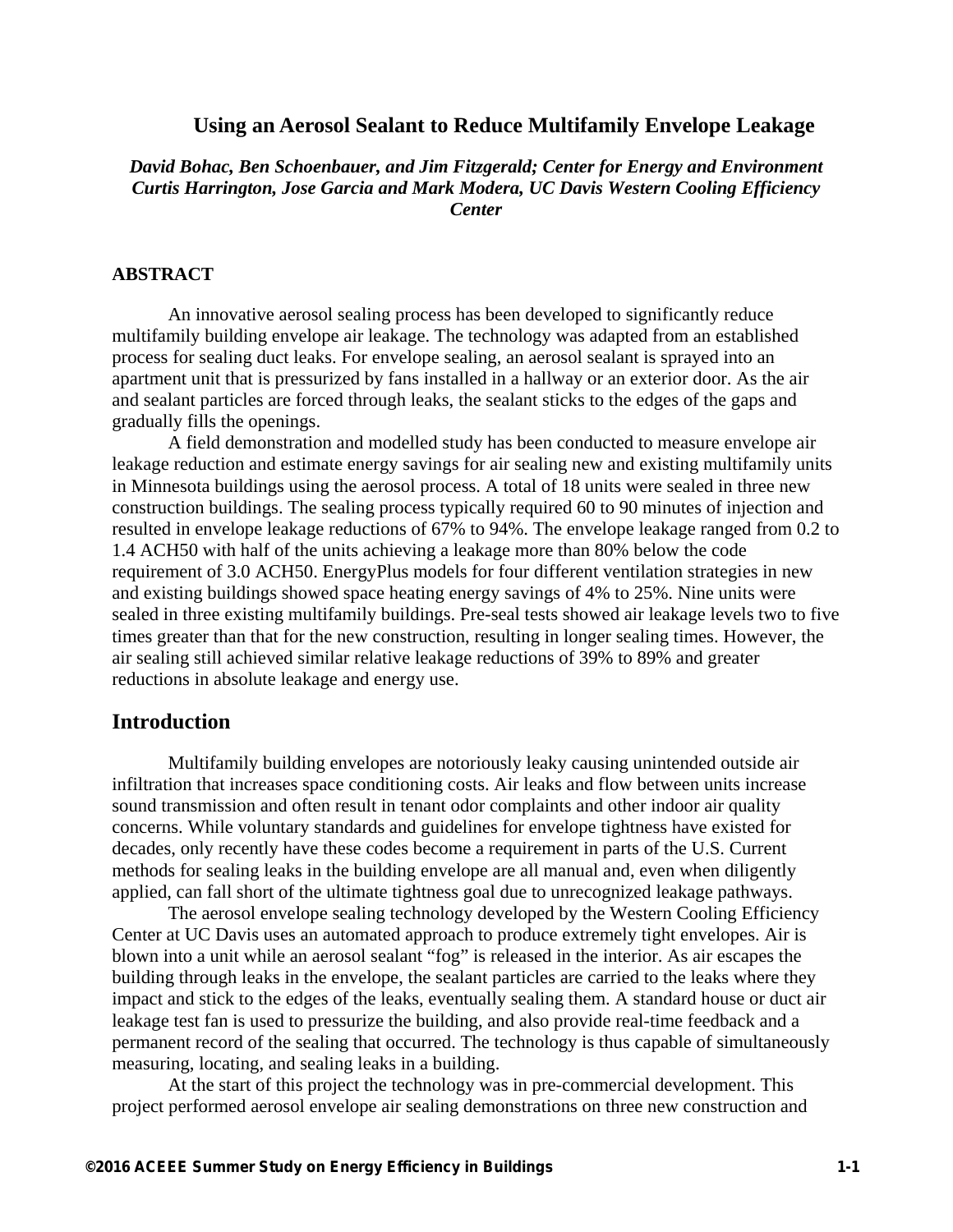three existing multifamily buildings. The objectives were to measure the envelope leakage reduction and final tightness; refine the unit preparation and sealing process; model the impact of envelope tightness on outdoor air and inter-unit air flow rates; and estimate energy savings for tighter envelopes.

# **Background**

Construction practices in Minnesota for multi-unit dwellings have not produced the level of air tightness that has become standard practice for single-family houses. Excessive air infiltration means unnecessarily high costs and energy use for space conditioning. In a building airflow and energy simulation analysis performed by Emmerich, McDowell, and Anis (2005), reducing infiltration for a four story Minneapolis apartment building to reasonable levels resulted in 43% gas savings and a 14% increase in electric use. The annual energy cost savings were  $$63/unit<sup>1</sup>$  or  $$0.06/ft<sup>2</sup>$ .

Sealing the envelope of existing structures and improving the exterior tightness of newconstruction is essential for reducing the costs of excess air infiltration; however, envelope openings are often hidden, diffuse, or inaccessible, and can be difficult to address with conventional methods. Our experience from commissioning unit envelopes and attempting to reduce inter-unit air flow has shown that sealing these boundaries is challenging. For example, total unit air leakage tests on 38 units in six Minnesota multifamily buildings found median envelope leakages that ranged from 454 cfm50 for a 1982 11 story condominium to 2,368 cfm50 for a 1930s duplex with an overall median of 861 cfm50 (Bohac et al. 2008). Four to ten hours of caulk and foam sealing that targeted inter-unit leaks resulted in a median reduction of 139 cfm50 or 18%. While some leakage paths in multi-unit dwellings are similar to those found in singlefamily houses, other paths are hidden in walls and other cavities.

Current state-of-the-art methods for envelope air sealing are all manual, relying on contractor personnel to visually identify and manually seal leaks individually. The achieved airtightness levels can be highly variable, and are based on the time allotted and the vigilance and experience of the individual contractor that performs the work. In addition, it is common for airtightness verification to be performed by a different contractor after the sealing and most or all of the construction is complete. This provides limited opportunity for feedback on the effectiveness of the air sealing, making it difficult for the sealing contractor to assure that a specific level of tightness has been achieved. If the house tightness is greater than acceptable, additional sealing at later stages of construction is more expensive and may not be possible or effective.

# **Development of Aerosol Envelope Sealing Method**

Aerosol sealing has been used successfully for residential duct sealing for 15 years, where it has been shown to seal duct leaks with a width of up to 5/8". A similar technology has been developed for sealing leaks in the walls, ceiling, etc. of buildings. Initial proof-of-concept testing of the aerosol envelope sealing process showed excellent results, sealing  $40 \text{ in}^2$  of leakage in a small scale enclosure in less than 10 minutes (Harrington and Modera 2012). The proof-ofconcept testing also showed that higher building pressure and higher sealant injection rates led to more sealant deposited in and around leaks. Subsequent field demonstration projects showed the viability of the technology in larger spaces and practical application in real buildings. A number

 $\overline{a}$ 

<sup>&</sup>lt;sup>1</sup> Assumed cost of gas= $$1.01$ /therm and electricity= $$0.0827$ /kWh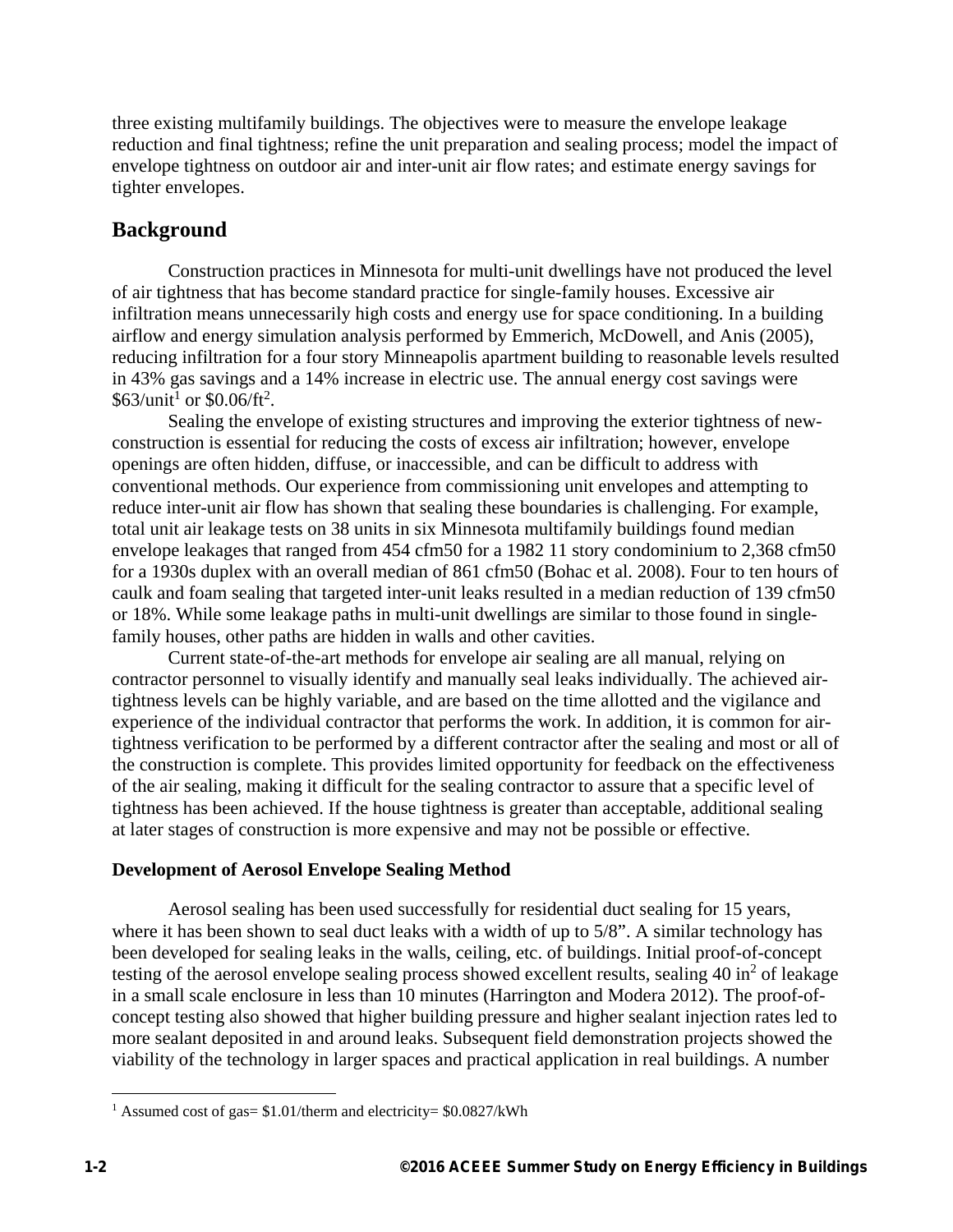of demonstrations in single-family new construction homes showed the ability to seal 60% to 85% of available building leakage in less than two hours of sealant injection (Harrington and Springer 2015). The homes ranged in size from 600 ft<sup>2</sup> to 3,000 ft<sup>2</sup> with the estimated cost for installation well under \$0.50 per square foot. The time required for setup, sealing, and cleanup was closely tracked for installations in large new single-family homes, and it was determined that each installation required an average of 11 person-hours to complete. It is reasonable to assume that with experienced personnel and commercialized equipment the time required could be reduced to two contractors over four hours.

A demonstration sealing project of four multifamily new construction units showed that the process was capable of sealing at least 80% of the air leaks in less than two hours (Maxwell, Burger, and Harrington 2015). Sound transmission tests on three units showed little change in attenuation after sealing for low frequencies, but the attenuation was typically 4 to 12 dB for frequencies above 500 Hz. This shows another benefit of reduced inter-unit air leakage – reduced noise transmission which produces improved occupant comfort.

#### **Minnesota Code Envelope Air Tightness Requirements**

In 2015 the State of Minnesota adopted the 2012 versions of the International Residential Building Code, International Building Code, and International Energy Conservation Code (Residential and Commercial Provisions) with state amendments. These changes required that one to three story multifamily buildings meet the residential energy code envelope tightness requirement of 3.0 ACH50. For multifamily building four stories and above the envelope tightness requirement can be met using sufficiently tight materials, tight assemblies, or an envelope air leakage test. It is expected that most buildings will comply by using tight materials or assemblies and will not conduct tightness tests. However, some funding agencies require lenders to comply with the Minnesota Overlay and Guide to the Enterprise Green Communities Criteria. This refers to portions of the EPA ENERGY STAR Multifamily High Rise requirements including a requirement for a maximum air leakage rate of 0.30 cfm50 per square feet of enclosure (EPA 2013).

# **Methodology**

Aerosol envelope air sealing was performed on existing and new construction multifamily units to measure air leakage reductions, document labor hours required, and help identify best practices for sealing preparations and implementation. The air sealing protocol was adapted from experience with past laboratory and field projects. The type of sealant deposition protection measures, temporary seals, manual pre-sealing, and time required for all tasks were broken out for a subset of the sealed units. Multi-point total unit air leakage tests were conducted on all units before and after the sealing. Those results are included in this paper. For a subset of the units the leakage test was also conducted after the unit was finished and multiple fan, guarded air leakage tests were performed to break-out exterior and interior envelope leakage. Pre/post acoustic tests and documentation of sealant locations using a fluorescent dye in the sealant and black-light photography were also conducted for some of the units. Those results are not included here, but will be presented in the project final report. The air flow and energy use modelling was performed with EnergyPlus simulations that determined building air flows from wind, stack, and mechanical effects along with the air leakage characteristics of each unit.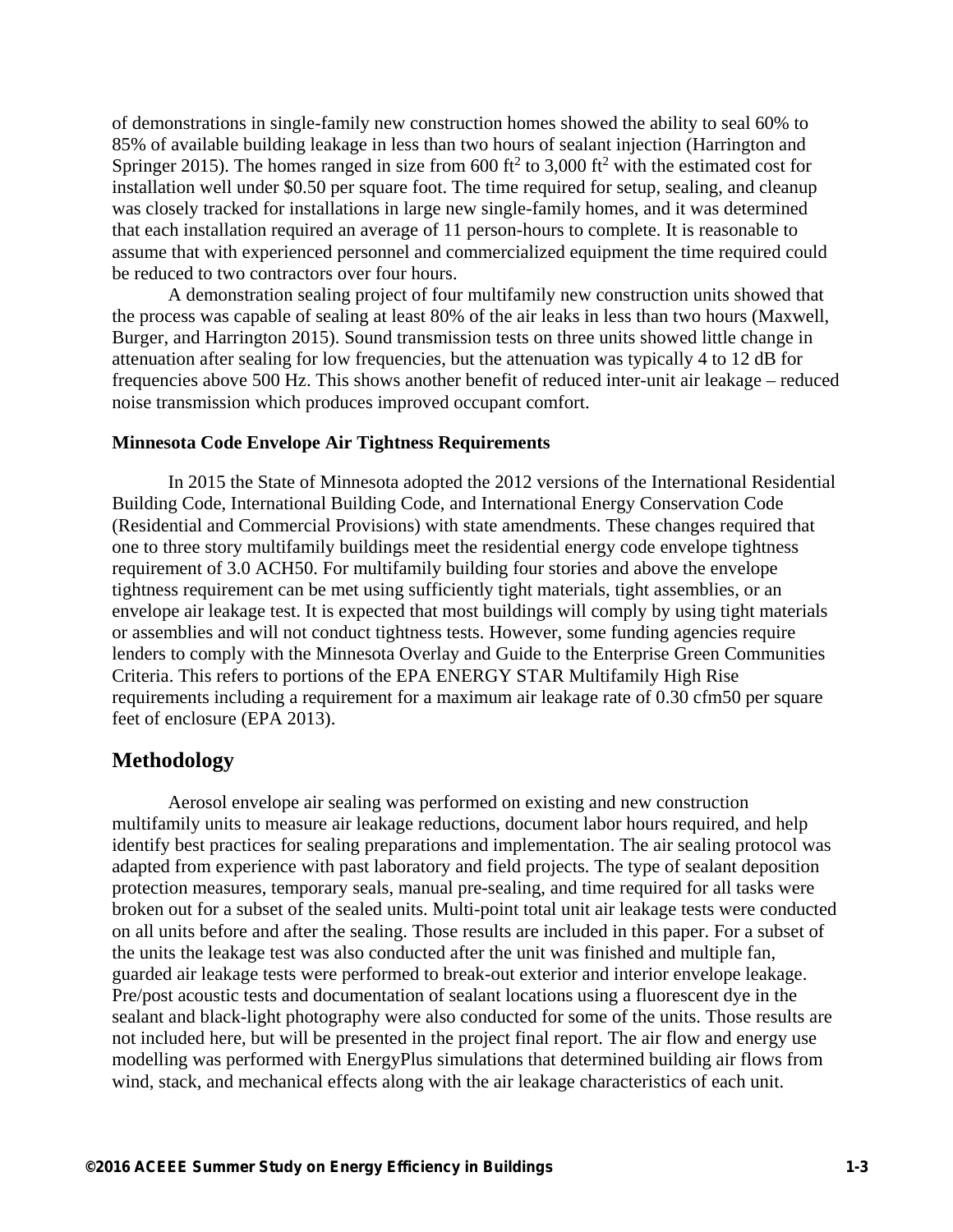# **Air Sealing Protocol**

Aerosol envelope sealing had been performed on twelve single-family houses and six multifamily units. The procedures and equipment established for that work was updated for this project. The minimum requirement for the sealing to take place is that an air barrier must be in place so that the unit can be pressurized. In general, the length of time to protect surfaces, make temporary seals, and provide access to the aerosol is reduced when the aerosol sealing is performed earlier in the construction process. For new construction the target was to perform sealing shortly after the drywall had at least a first coat of mud/tape in place and after any poured floor was in place. A greater amount of finished surfaces were in place for the existing units. The air sealing protocol is outlined below:

- **Protection**: Some fraction of the aerosol sealant inevitably settles on the floor, window sills, ceiling fans, and the tops of other horizontal surfaces. Horizontal surfaces that cannot have sealant deposition are covered with plastic, duck mask, or masking tape.
- **Temporary Seals**: Potential leak sites where sealing is not desired should be blocked with tape or plastic. All protection needs to be able to withstand the 100 Pa pressures experienced during sealing. Sites that may require temporary seals include exterior door frame, exhaust fans, ventilation system inlets/exhausts, leaky windows, smoke detectors, and sprinkler heads. It should not be necessary to seal distribution system supply and return registers. The process may seal some exterior duct leaks, but air handlers and furnaces may need to be isolated if the registers are not sealed.
- **Open Access to Aerosol**: The aerosol sealant must stay in suspension as the air moves to the leak. Depending on the degree of finishing work completed, it may be necessary to remove electric plates, plumbing escutcheons, and ceiling fan canopies.
- **Pre-Sealing**: It is necessary to manually seal leaks with a gap width greater than about 3/8" or those leaks located where the aerosol will not stay in suspension when the air moves through the leak. It is best to identify the potential for such leaks early in the construction process and determine responsibilities for eliminating those leaks. However, the leaks can be sealed during a pre-inspection as long as they are still accessible. The leaks with larger gaps are often penetrations such as plumbing, duct, electric lines, AC line set, and gas pipes.
- **Spray Nozzle Placement and Operation**: In general, one nozzle is placed in every bedroom and living area of the apartment. Bathrooms and hallways may be too small to have a dedicated nozzle placed inside. In those cases, nozzles should be directed from another room toward the smaller room to help distribute the aerosol into those smaller spaces. The nozzle is directed upward from the floor and placed so that there is at least 8 feet from the nozzle to any walls in the direction of the injection plume. This promotes suspension of the aerosol while preventing sealant deposition on walls. The compressed air lines are operated at a pressure from 60 to 90 psi with liquid injection rates from 10 to 100 ml/min per nozzle.
- **Aerosol Sealing**: The unit should be pressurized to approximately 100 Pa during the sealing. For this project the pressurization was produced with using two Energy Conservatory DuctBlaster fans installed in the hallway door with DG700 digital gauges connected to TECLOG3 software to automatically regulate, measure, and record the fan flow required to achieve the desired pressure. The nozzle liquid lines are switched from water to sealant after confirmation that the nozzles and pressurization fans are working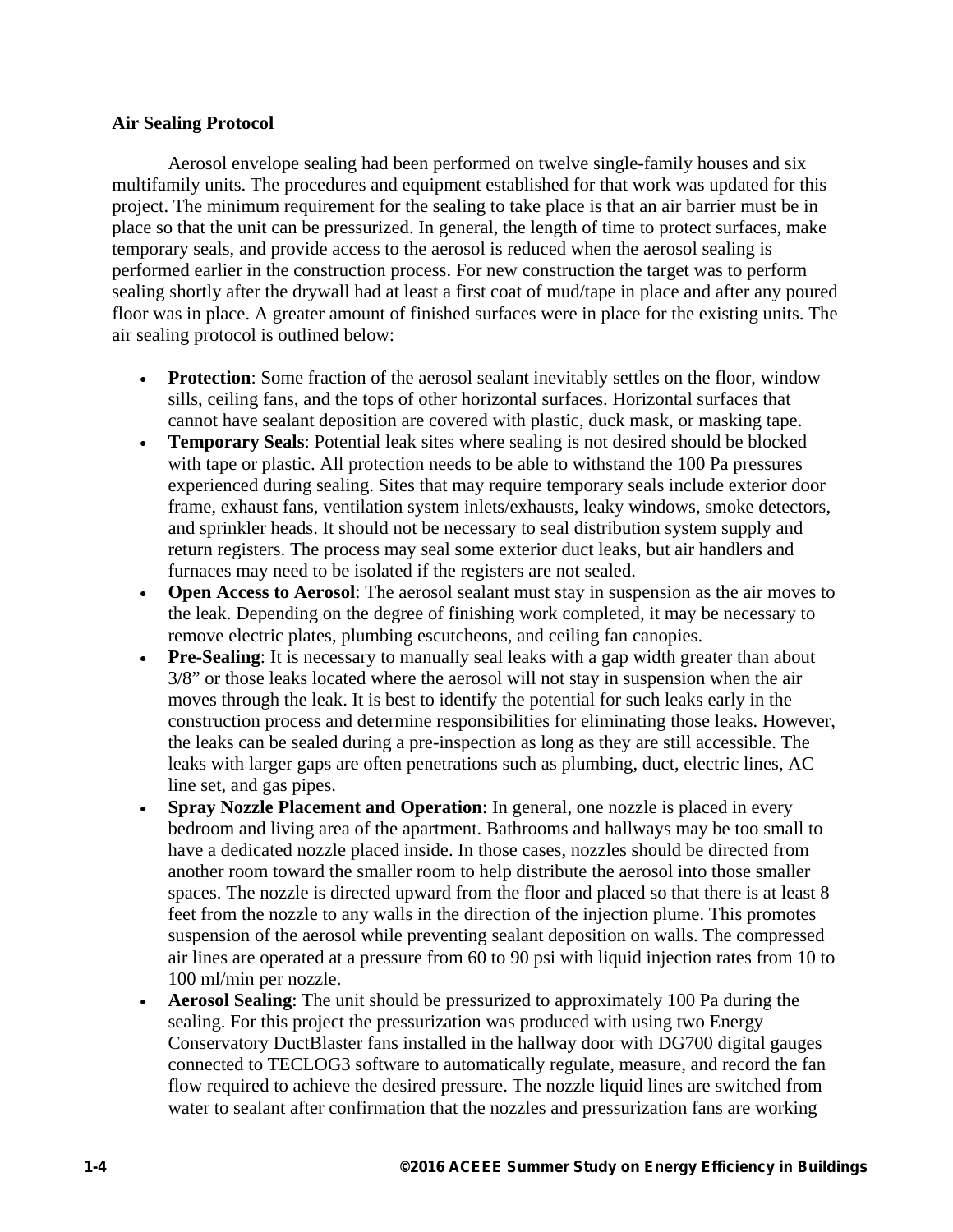properly. The liquid injection rate is manually varied throughout the sealing process to achieve a relative humidity of approximately 90% in the space. In-line electric duct heaters are used with the pressurization fans to allow higher sealant injection rates. Sealing typically continues until either the leakage reduction rate drops below about 1 cfm50/min or a desired tightness is achieved.

• **Clean-up**: When the sealing is complete liquid injection lines need to be purged with water, windows must be opened, and fans set at high to purge the interior of remaining sealant. Temporary seals and protection must be removed. The amount of clean-up is typically limited when preparations are properly planned and executed.

Future commercialization of the system is expected to include separate compressors and liquid pumps for the spray nozzles to make them easier to deploy and modifications to existing duct sealing software, which will more thoroughly automate the envelope sealing process.

#### **Airflow and Energy Modelling**

In order to model a building using common energy simulation software such as EnergyPlus, several assumptions must be made about the construction of the building and the performance characteristics of many of the systems within the building. The value of the results obtained from such a simulation is highly dependent on the specific capabilities of the modeling software and the extent to which the software will allow dependent and independent variables to be analyzed. The independent variables include the building's physical characteristics and operating parameters of the ventilation systems. The dependent variables include building energy use, total outside air flow (e.g. infiltration and ventilation), and inter-zonal air flows (e.g. adjoining units and units to/from common spaces). Obviously, the accuracy or validity of the various inputs and assumptions has significant influence on the results.

The heating and cooling equipment was chosen based on a market characterization report by Pigg et al. (2013). The heating system consisted of a central boiler that served baseboard radiators in each apartment. The boiler system operated with a 75% seasonal efficiency. Cooling was provided by window air conditioners, and the performance of the air conditioner was based on a report by Winkler et al. (2013).

Whole building simulations often assume a constant air infiltration rate to represent the effects of uncontrolled ventilation driven by the natural forces of wind and stack effect, as well as unbalanced mechanical ventilation. However, comparing the performance of different multifamily envelope tightness and ventilation strategies requires simulations that compute actual infiltration, which varies in a large part due to the climate of the particular location chosen for the simulation. The direction and amount of airflow into or out of a building is based on the difference in indoor and outdoor pressures, and the size and location of holes or leaks in the building envelope. The modeling for this project was based on a similar approach used to evaluate multifamily ventilation options (Markley and Harrington 2014).

#### **Mechanical Ventilation Systems**

Mechanical ventilation provides better control of indoor-outdoor airflow and can ensure that ventilation is provided regardless of wind and stack effects. The ventilation system capacity of 70 cfm was computed from the unit floor area of  $1,200$  ft<sup>2</sup>, a 10 ft height, and code required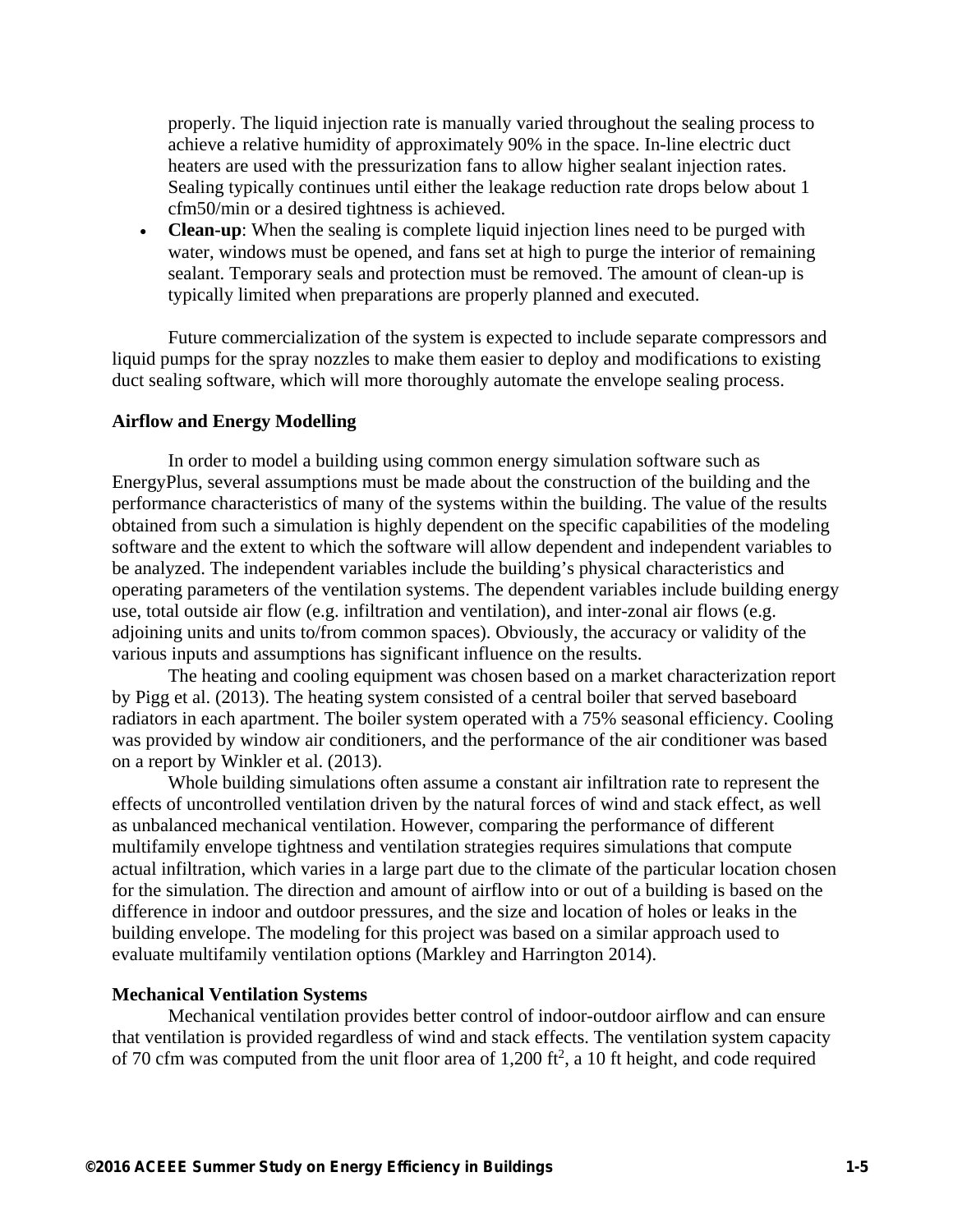0.35 ach ventilation rate. Four types of continuous ventilation schemes were modeled using a combination of individual unit exhaust fans and/or a balanced ventilator integrated into the air conditioner of each apartment:

- **Exhaust Only**: Exhaust fan in each unit with no direct supply of outdoor air. This imposes a negative pressure on the apartment that is intended to draw outside air in for ventilation.
- **Exhaust and Half Supply**: Full capacity exhaust fan in each unit with supply ventilation to the unit that is half the exhaust capacity. This results in slightly lower negative pressures in the apartment. This ventilation scheme was intended to show the impact of having both exhaust and supply ventilation systems without perfect balance of the two.
- **Balanced**: The balanced models do not use the exhaust fans at all, instead using a ventilation object built-in to EnergyPlus that allows the window air conditioner in each apartment to supply a specified amount of ventilation while also exhausting the same amount. While such perfectly balanced ventilation systems are not often achieved in multifamily buildings, it is common for this to be the ultimate design goal.
- **No Ventilation**: No continuous or intermittent mechanical ventilation, which is common in existing multifamily buildings.

# **Building Geometry**

The floor plan was the same for each of the six floors (Figure 1) and was symmetric to minimize the effects of building orientation on the simulation results. For example, the magnitude of the effect due to wind on the building is independent of the direction, which allows for a more general result. In addition, symmetry is computationally less cumbersome.



Figure 1: Floor plan of building model, all four floors are identical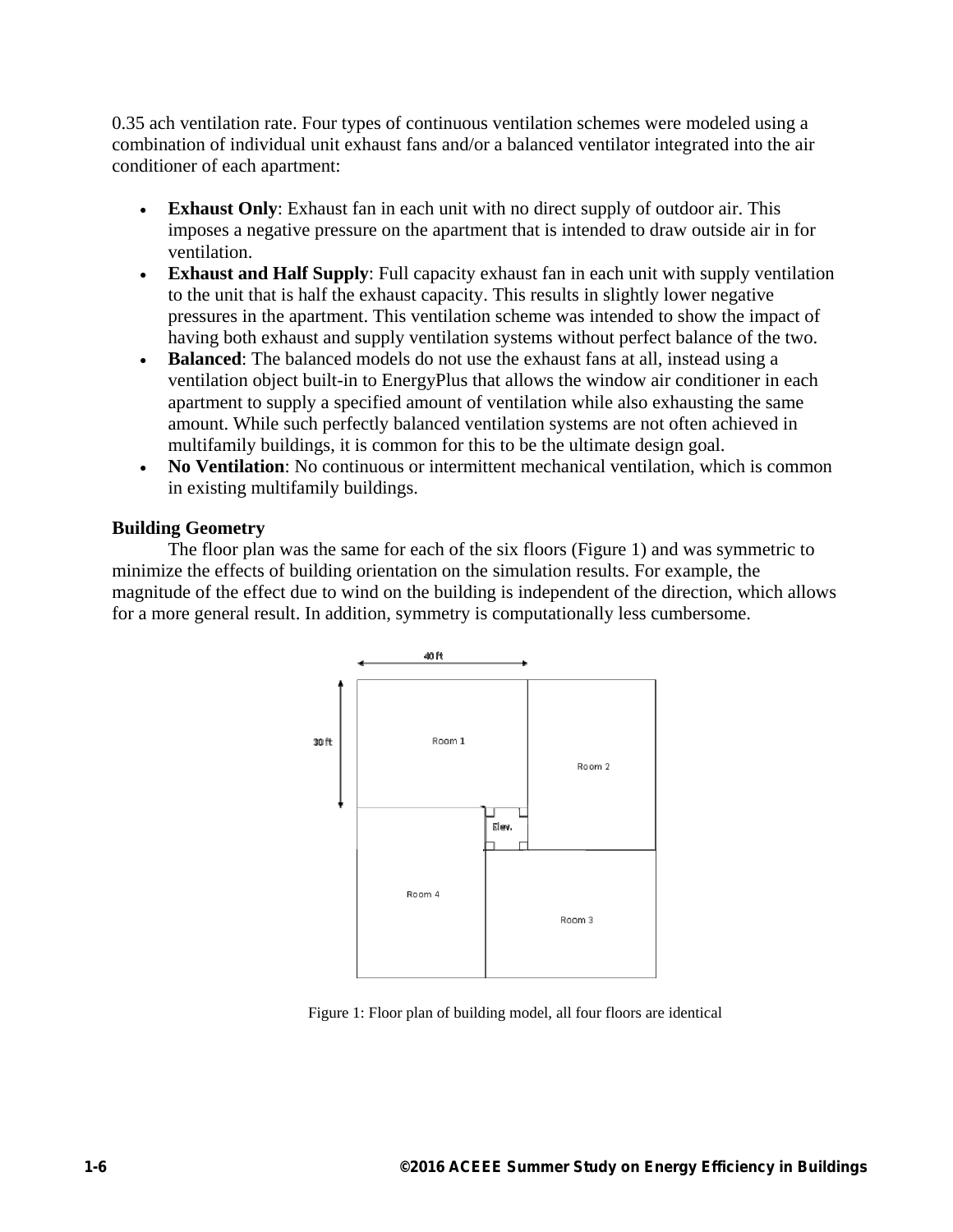#### **Building Leakage**

Leaks in the building surfaces and exhaust registers were modeled as crack leaks. Because wind- and stack-driven pressures vary with building height, the locations of building envelope leaks affect airflow rates for both infiltration and exfiltration. Under some conditions air can flow in opposite directions through leaks at different heights in the same wall. To capture the effects of distributed leak heights on airflow, all exterior walls for each apartment were modeled with three leaks evenly spaced along the height of the walls. Interior walls, which are not directly impacted by wind or stack effect (because temperature differences between indoor zones are small), were modeled with a single leak between each adjoining zone. Floors or ceilings were also modeled with a single leak, since height is not a factor in horizontal surfaces.

A primary path for vertical air movement in a building is through vertical shafts that run the entire height of the building; examples of this include elevator shafts, exhaust ducts, plumbing chases, and garbage chutes. To account for such vertical air movement the model included an elevator shaft in the common space between apartments. Each apartment was modeled with a leak through the apartment door and another leak through the elevator door.

The effect of aerosol envelope sealing was modeled by tightening the exterior and unitto-unit leaks by 80% from a baseline leakage of 3 ACH50 and 0.6 ACH50 sealed for new construction, and by about 70% from 9.5 to 3 ACH50 for existing construction. The level of sealing chosen was based on an estimate of the tightness observed during demonstrations of the aerosol sealing technology. The distribution of leaks was determined using various sources. The floor/ceiling leakage was calculated based on typical leakage for floors of commercial buildings, assuming that high-rise multifamily buildings have similar floor construction to commercial buildings. The remaining leakage needed for the unit to meet the total specified envelope leakage area was distributed between interior and exterior walls. The door leak was subtracted from the previously determined total interior leakage, and the remaining interior leakage was distributed among interior wall surfaces. The unit leakage distribution for each model was: hall=51%, exterior=18%, adjoining unit=16%, and ceiling/floor =5%.

# **Results and Discussion**

1

Aerosol envelope sealing was performed on a convenience sample of 18 units in three new construction buildings and nine units in three existing buildings. All of the buildings are affordable housing except for new construction building C which is an extended stay hotel<sup>2</sup>. Key characteristics and pre-sealing leakage results are listed in Table 1. None of the buildings except B were required to meet an envelope tightness criterion. Building B was required to meet the EPA ENERGY STAR Multifamily High Rise tightness criterion of 0.3 cfm50 per square foot of envelope area. This was one of the first buildings that the architect and general contractor had built to this standard. In order to produce tight units, they included a comprehensive set of air sealing details and hired a third-party envelope quality control consultant to help assure that the details were properly implemented. Their efforts were successful. Even before the aerosol sealing, all of the units exceeded the tightness criteria by more than 50% and all had a tightness of less than 3 ACH50. New construction building A did not have to meet a tightness standard, but the architect anticipated that they would have to for future projects and had started to incorporate more extensive air sealing measures in their design. The average pre-seal leakage for

<sup>&</sup>lt;sup>2</sup> The residential floors of hotels have similar layouts and code requirements as multifamily buildings with the same concerns for increased space conditioning energy use for uncontrolled air infiltration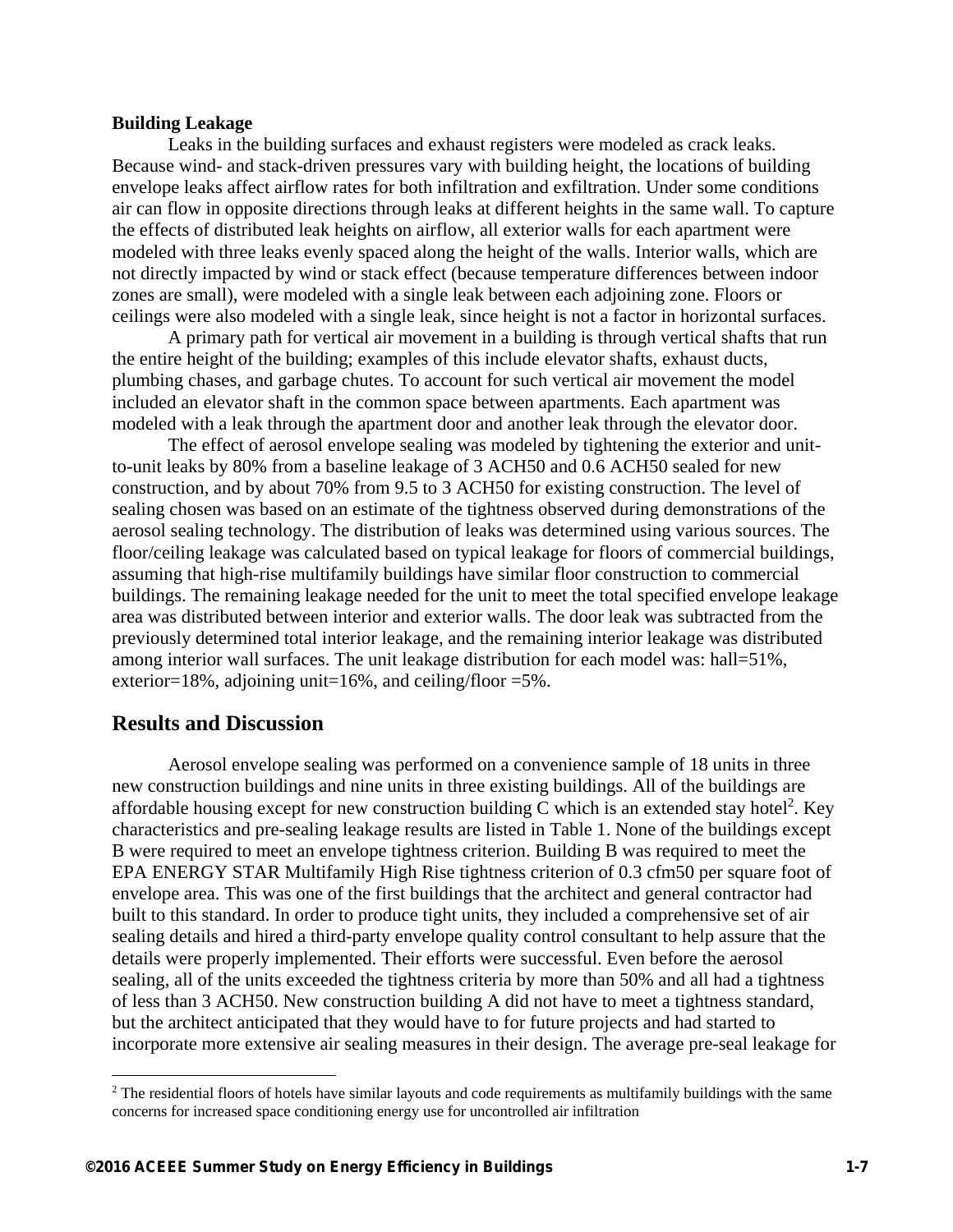those six units was 3.22 ACH50 and they would have met the  $0.3 \text{ cfm}$ 50/ft<sup>2</sup> standard. The average air leakage of 7.75 ACH50 for the four hotel units are likely more representative of the leakage for Minnesota multifamily units when an envelope tightness is not enforced. The three existing buildings were pre-1940s construction that were undergoing major renovation which included air sealing and other energy efficiency improvements. The average pre-seal unit tightness by building ranged from 13.4 to 16.5 ACH50 which was slightly higher than the average of 11.8 ACH50 for 37 units from 8 buildings tested for a previous renovation project.

|      |    |                |                        | # Units        | Avg. Floor    | Pre-Seal Leakage (ACH50) |      |      |
|------|----|----------------|------------------------|----------------|---------------|--------------------------|------|------|
| Type | ID | <b>Stories</b> | Total<br><b>Tested</b> |                | Area $(ft^2)$ | Min                      | Max  | Avg  |
| NC   | A  |                | 36                     | h              | 451           | 3.11                     | 3.50 | 3.22 |
| NC   | B  |                | 42                     | 8              | 1,044         | 1.98                     | 2.85 | 2.39 |
| NC   | C  |                |                        |                | 384           | 7.08                     | 8.41 | 7.75 |
| Ex   | D  |                | 16                     | h              | 237           | 12.0                     | 17.2 | 13.4 |
| Ex   | E  |                |                        |                | 1,579         |                          |      | 13.7 |
| Ex   | F  |                | 4                      | $\mathfrak{D}$ | 760           | 15.8                     | 17.2 | 16.5 |

Table 1: Building characteristics

 $NC = new construction, Ex = existing building$ 

# **Air Sealing**

The research team conducted the sealing using an equipment design modified from previous field tests and the protocol described in the methodology section. Figure 2 displays an example of the reduction in envelope leakage through the aerosol sealing process for four new construction and six existing building units. In general, the sealing rate was greatest for the first 30 minutes and then steadily decreased. The sealing patterns for the four new construction units were very consistent and each unit reached a tightness of less than 1.4 ACH50 (less than 0.06  $cfm50/ft<sup>2</sup>$ ) for about 100 minutes of sealing. All of the units would have met a 3 ACH50 criterion in about 60 minutes, but the sealing time was extended in order to study the sealing rate over longer sealing periods. The sealing pattern was consistent for four of the six existing building D units with leakage reductions for those four units ranging from 72% to 78% (see chart on right side of Figure 2). The low final leakage of 1.4 ACH50 (52 cfm50) for unit 202 (lowest curve) is an example of the tightness that can be achieved when almost all large leaks are sealed before the aerosol process. Alternatively, unit 206 only had a 39% leakage reduction. All of the building D units were nearly finished and ready for occupancy when the aerosol sealing was performed. After the unit 206 aerosol sealing was complete, a hidden leak that was too large to be sealed by the aerosol was detected behind a kitchen cabinet. This illustrates the challenge of identifying all large gaps leaks in finished residences.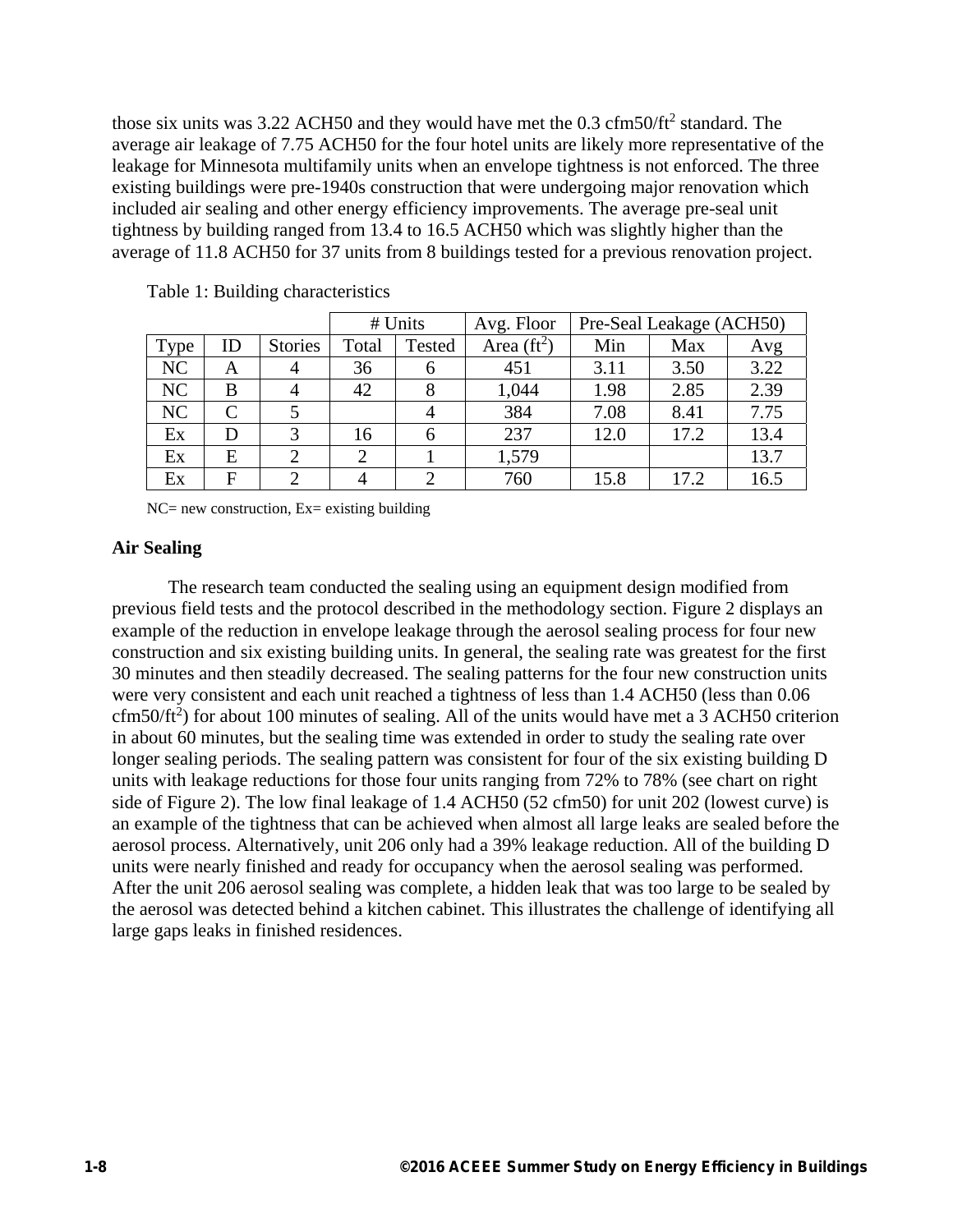

Figure 2: Variation in unit leakage (cfm50) through aerosol sealing process for units in new construction building C (left) and existing building D (right)

The aerosol envelope sealing produced consistently high leakage reductions for the 18 new construction units (Table 2). All units had a reduction of at least 67%, the average was 81%, and maximum was 94%. There was only a weak correlation between the percent reduction and leakage ( $R^2$  = 0.09, slope = 0.01 %/ACH50) which confirms that the sealing was highly effective for both tight and leaky units. After the sealing the units were extremely tight. All of the units were more than 50% tighter than the 3 ACH50 requirement for low-rise residential buildings and half of the units met the Passive House tightness requirement of 0.6 ACH50. In addition, all of the units were at least 80% tighter than the EPA ENERGY STAR Multifamily High Rise requirement of  $0.3 \text{ CFM}$ 50/ft<sup>2</sup>. These results suggest that a unit that might otherwise have a leakage of 15 ACH50, could use aerosol sealing to reduce the leakage by 80% to achieve a leakage of 3 ACH50. Or a unit that might meet the code required standard of 3 ACH50 could use aerosol sealing to achieve the Passive House standard of 0.6 ACH50.

|             | Floor<br>Area | Envel<br>Area | Leakage<br>(CFM50) |      | Leakage<br>(ACH50) |      | Leakage<br>$(CFM50/ft^2)$ |       | Reduction |         |
|-------------|---------------|---------------|--------------------|------|--------------------|------|---------------------------|-------|-----------|---------|
| ID          | $(f t^2)$     | $(f t^2)$     | Pre                | Post | Pre                | Post | Pre                       | Post  | (CFM50)   | $(\% )$ |
| A404        | 455           | 1,667         | 198                | 65   | 3.11               | 1.02 | 0.12                      | 0.039 | 133       | 67%     |
| A406        | 455           | 1,667         | 206                | 59   | 3.23               | 0.93 | 0.12                      | 0.036 | 147       | 71%     |
| A407        | 447           | 1,644         | 199                | 32   | 3.17               | 0.51 | 0.12                      | 0.020 | 167       | 84%     |
| A408        | 455           | 1,667         | 199                | 35   | 3.11               | 0.55 | 0.12                      | 0.021 | 163       | 82%     |
| A409        | 447           | 1,644         | 220                | 32   | 3.50               | 0.51 | 0.13                      | 0.019 | 188       | 86%     |
| A411        | 447           | 1,644         | 200                | 48   | 3.19               | 0.77 | 0.12                      | 0.029 | 152       | 76%     |
| <b>B204</b> | 1,136         | 3,746         | 418                | 43   | 2.45               | 0.25 | 0.11                      | 0.011 | 375       | 90%     |
| <b>B205</b> | 915           | 2,933         | 272                | 30   | 1.98               | 0.22 | 0.09                      | 0.010 | 242       | 89%     |
| <b>B206</b> | 920           | 2,936         | 350                | 72   | 2.54               | 0.52 | 0.12                      | 0.025 | 278       | 79%     |
| <b>B207</b> | 918           | 2,929         | 333                | 73   | 2.42               | 0.53 | 0.11                      | 0.025 | 260       | 78%     |
| <b>B208</b> | 1,069         | 3,529         | 415                | 103  | 2.59               | 0.64 | 0.12                      | 0.029 | 312       | 75%     |
| <b>B209</b> | 1,088         | 3,445         | 375                | 107  | 2.30               | 0.66 | 0.11                      | 0.031 | 268       | 71%     |
| <b>B210</b> | 1,294         | 3,917         | 393                | 114  | 2.02               | 0.59 | 0.10                      | 0.029 | 279       | 71%     |
| <b>B211</b> | 1,014         | 3,176         | 433                | 25   | 2.85               | 0.16 | 0.14                      | 0.008 | 408       | 94%     |

Table 2: New construction building pre/post aerosol sealing leakage test results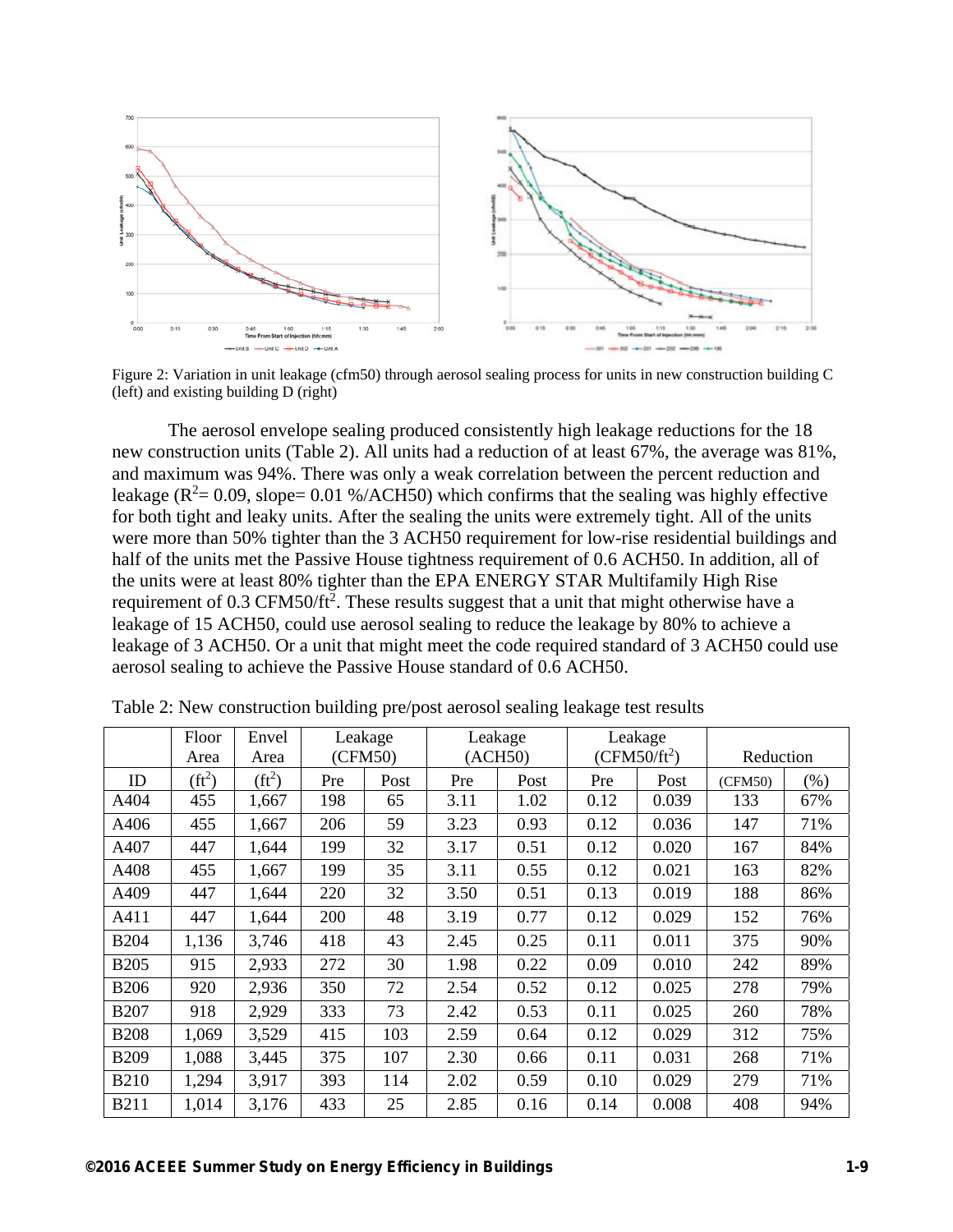| <b>CA</b> | 348  | 1,590 | 462 | 81  | 7.30 | 1.28 | 0.29 | 0.051 | 381 | 82% |
|-----------|------|-------|-----|-----|------|------|------|-------|-----|-----|
| CB        | 348  | 1,590 | 531 | 88  | 8.41 | 1.39 | 0.33 | 0.055 | 444 | 84% |
| CC        | 420  | 1,865 | 626 | 71  | 8.20 | 0.93 | 0.34 | 0.038 | 555 | 89% |
| CD        | 420  | 1,865 | 540 | 80  | 7.08 | 1.05 | 0.29 | 0.043 | 460 | 85% |
| Min       | 348  | 1,590 | 198 | 25  | 1.98 | 0.16 | 0.09 | 0.008 | 133 | 67% |
| Max       | ,294 | 3,917 | 626 | 114 | 8.41 | 1.39 | 0.34 | 0.055 | 555 | 94% |
| Avg       | 700  | 2,414 | 354 | 64  | 3.86 | 0.69 | 0.16 | 0.029 | 290 | 81% |
| Median    | 455  | 1,865 | 375 | 71  | 3.11 | 0.59 | 0.12 | 0.029 | 278 | 82% |

The aerosol sealing demonstrations on existing buildings were equally impressive sealing an average of 68% of the unit leakage. The ultimate apartment tightness achieved was less consistent with two of the tests sealing only 39% of the available leakage due to large unforeseen leaks behind the kitchen cabinet. The pre-seal results show initial leakage levels of 12 ACH50 to 17 ACH50 and post-seal results from 1.4 ACH50 to 10.5 ACH50. This indicates that with proper preparation of the building, including manual sealing of larger leaks, the aerosol sealing process can realistically reduce air leakage in existing apartments to meet or exceed the State of Minnesota's new construction requirement of 3 ACH50. Given the current state of the technology, existing building sealing should occur when contents are removed from the space at time of tenant changeover or during building renovation. It is also not clear whether carpets can be protected from sealant deposition which should be considered for further research.

|                | Floor     | Envel    | Leakage |         | Leakage |       | Leakage        |       |           |      |
|----------------|-----------|----------|---------|---------|---------|-------|----------------|-------|-----------|------|
|                | Area      | Area     |         | (CFM50) | (ACH50) |       | $(CFM50/ft^2)$ |       | Reduction |      |
| ID             | $(f t^2)$ | $(ft^2)$ | Pre     | Post    | Pre     | Post  | Pre            | Post  | (CFM50)   | (% ) |
| D 106          | 228       | 1,079    | 433     | 123     | 12.05   | 3.43  | 0.40           | 0.11  | 310       | 72%  |
| D 201          | 253       | 1,074    | 568     | 123     | 14.35   | 3.10  | 0.53           | 0.11  | 445       | 78%  |
| D 202          | 235       | 1,178    | 454     | 52      | 12.40   | 1.43  | 0.38           | 0.04  | 401       | 88%  |
| D 206          | 230       | 1,062    | 615     | 377     | 17.19   | 10.53 | 0.58           | 0.36  | 238       | 39%  |
| D 301          | 245       | 1,070    | 428     | 109     | 12.40   | 3.15  | 0.40           | 0.10  | 319       | 75%  |
| D 302          | 233       | 1,055    | 393     | 91      | 12.01   | 2.77  | 0.37           | 0.09  | 302       | 77%  |
| E <sub>2</sub> | 1,579     |          | 2,884   | 308     | 13.70   | 1.46  |                |       | 2,576     | 89%  |
| F <sub>1</sub> | 760       |          | 1,603   | 982     | 15.83   | 9.69  |                |       | 622       | 39%  |
| F <sub>4</sub> | 760       |          | 1,740   | 738     | 17.18   | 7.29  |                |       | 1,002     | 58%  |
| Min            | 228       | 1,055    | 393     | 52      | 12.01   | 1.43  | 0.37           | 0.044 | 238       | 39%  |
| Max            | 1,579     | 1,178    | 2,884   | 982     | 17.19   | 10.53 | 0.58           | 0.355 | 2,576     | 89%  |
| Avg            | 502       | 1,086    | 1,013   | 322     | 14.12   | 4.76  | 0.44           | 0.136 | 691       | 68%  |
| Median         | 245       | 1,072    | 568     | 123     | 13.70   | 3.15  | 0.40           | 0.108 | 401       | 75%  |

Table 3: Existing building pre/post aerosol sealing leakage test results

#### **Labor Requirements**

The labor time required to complete the six different tasks for the air sealing process were tracked for three of the six buildings. The average task labor times for all sealed units for the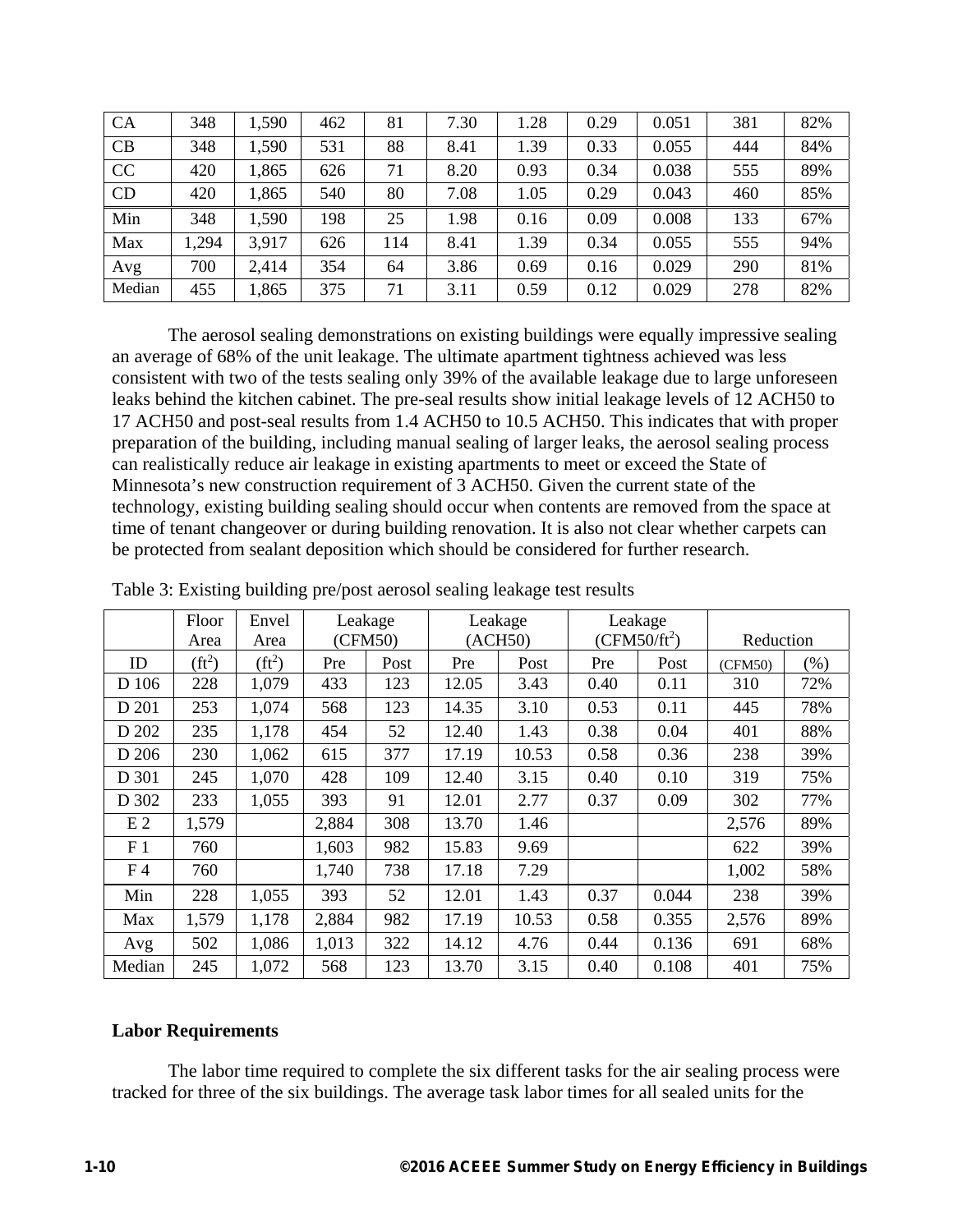three buildings are displayed in Figure 3. The values include the number of staff multiplied by the time required for each person. The total time varied from about 14 person-hours for the new construction units to slightly over 22 person-hours for existing building F. The sealing time was consistently 6 to 7 person-hours for the three buildings, but generally should only require less than 2 person-hours since the process can be managed by one contractor. However, there was larger variation in the unit preparation (3.6 to 6.8 person-hours) and additional clean-up (0 to 5 person-hours). That was expected since the units in building F were nearly finished with flooring, cabinets, ceiling fans, and plumbing fixtures that required protection from sealant deposition. Also, the 14 person-hours for building B is likely a high value since this was a limited quantity research application with staff who were learning the process and trying various methods for unit preparation and clean-up. The commercial application of this technology should result in a number of time saving measures including:

- **Pre-sealing**: for new construction coordinate with subcontractors so that large leaks are sealed
- **Unit preparation**: for new construction select time during construction when there are minimal horizontal surfaces to protect, leaks are accessible, and sealant is not likely to be disturbed
- **Sealing time**: new generation of more portable and reliable equipment is being developed and sealing will stop sooner when no longer cost effective or target reached
- **Breakdown/clean-up**: minimize surfaces to cover and better positioning of spray nozzles





#### **Energy Savings**

#### **New Construction**

The modeling for new construction compared the energy performance for a building that complies with the Minnesota residential code requirement of 3 ACH50 to a building that was sealed 80% tighter (e.g. 0.6 ACH50) with the aerosol process. The change in heating energy consumption after sealing is the most significant change, and is a result of the reduced infiltration of outdoor air. Figure 4 shows that the heating energy is reduced for all ventilation types. It is apparent that buildings with ventilation strategies that are pressure neutral (i.e. balanced and no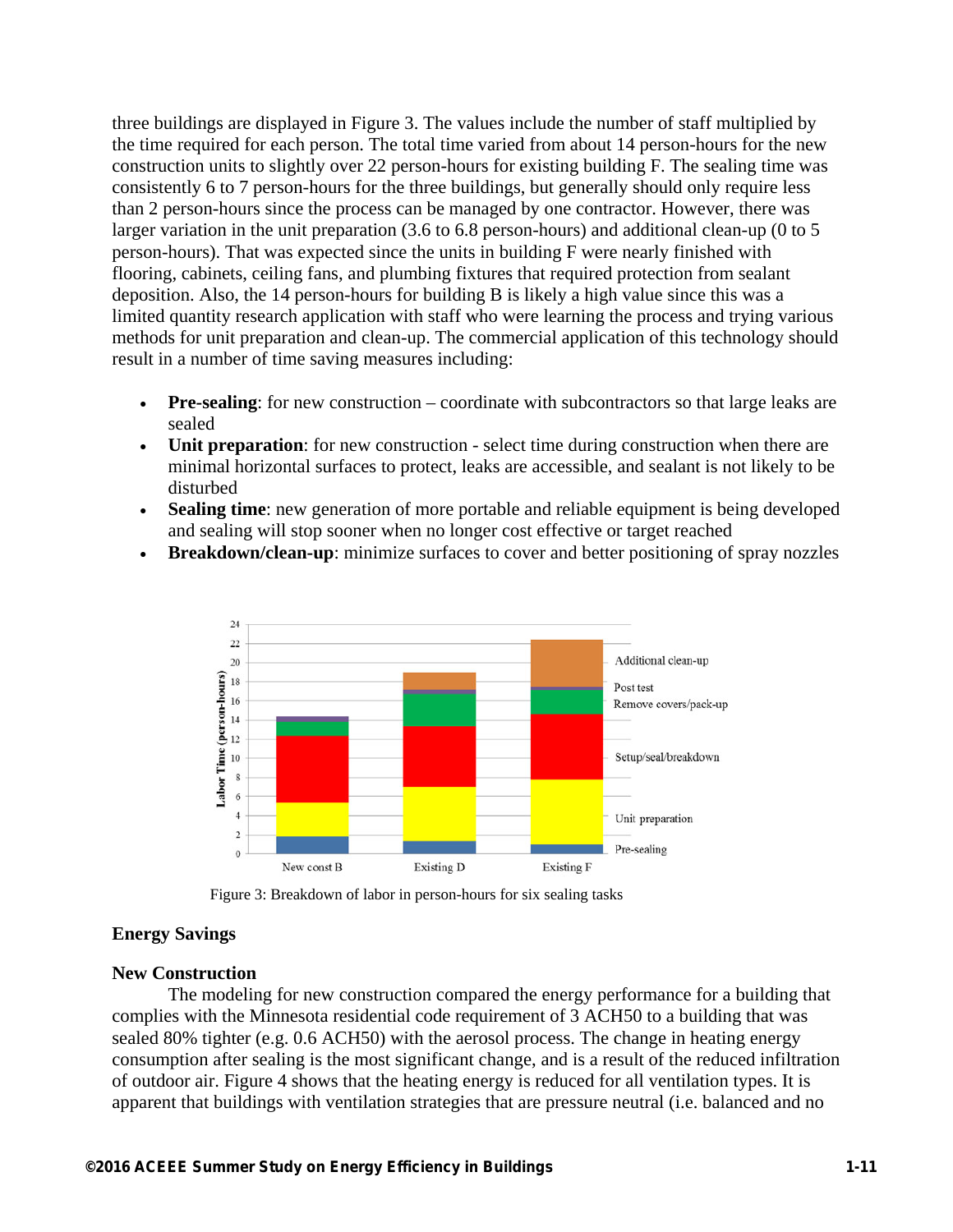ventilation) gain the most from the envelope sealing. This trend is due to the increased sensitivity pressure-neutral buildings have to natural forces causing infiltration. The results show a 4% to 18% reduction in heating energy use due to envelope sealing with annual cost savings of \$7 to  $$15^3$ .

Another trend that can be seen in Figure 4 is the overall magnitude of the heating energy use linked to the ventilation system type. The model with no mechanical ventilation has significantly lower ventilation related loads, and therefore the lowest heat requirement. In addition, ventilation systems that use more fan energy require less heating due to the added fan heat. For example, the model with exhaust and supply ventilation has the most fan energy use and the lowest heating requirement of the models with mechanical ventilation.



Figure 4: Modelled annual space heating energy use and savings for new construction units

In general, there was a very small impact on the cooling energy required. In most cases the cooling energy increased slightly after sealing due to the reduction in ventilation cooling that occurred with additional infiltration. Due to the relatively small amount of energy required for cooling this is not considered to be significant. The results showed between a 1% reduction and a 4% increase in cooling energy use. Again, the magnitude of cooling energy is linked to the ventilation type, with higher cooling needs for models with ventilation systems that use more fan energy.

An annual cost savings of \$15 for a tightness reduction from 3 to 0.6 ACH50 and balanced ventilation indicates that the sealing cost would have to be \$150 to \$225 per unit for a 10 to 15 year payback. However, this assumes that the aerosol process is an "add-on" that reduces the leakage of a unit in a low-rise multifamily building from the code required value to a very tight level. The method might also be used to reduce the leakage of somewhat leaky units, like those in building C, from 7.75 to 1.55 ACH50 which would produce higher absolute energy

<u>.</u>

<sup>&</sup>lt;sup>3</sup> Assumes gas cost of \$0.58/therm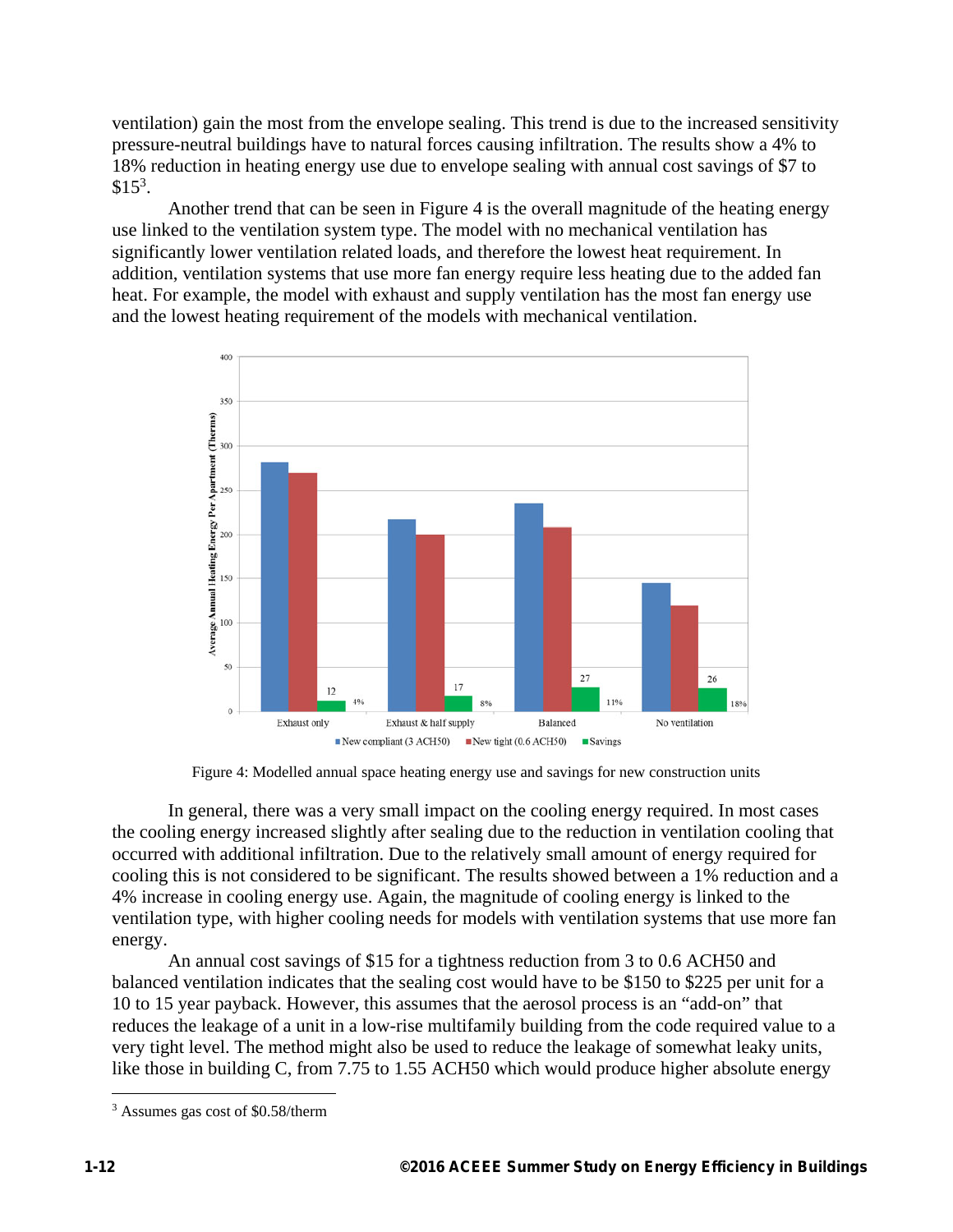savings (as will be shown in the following section). In addition, the aerosol sealing might eliminate the need for conventional methods and higher levels of quality control that would be necessary to achieve tighter envelopes. There may be cases where the cost of aerosol sealing is lower than the conventional alternatives. For example, the air sealing work for building B included caulking base plates, top plates and a quarter inch gap that was purposely left between the bottom and corner joints of sheetrock. They also foamed gaps between framing and spray foamed the interior surface of the exterior sheathing. Much or all of that may have been eliminated through the use of the Aerosol sealing process.

Another advantage of the aerosol sealing method is that it not only reduces exterior leakage, but also helps compartmentalize the units by sealing leaks between units. This greatly reduces air flow between units and common spaces which reduces the transfer of contaminants between units. The modelling showed that the 80% reduction in total unit leakage reduced air flows between units by 68 to 80%. However, for very tight envelopes exhaust and/or supply only ventilation is not a feasible option and balanced ventilation is required.

#### **Existing Buildings**

The modeling for existing construction focused on comparing the energy performance of an existing building that had been sealed to meet compliance for new construction. Previous research suggests that existing apartments in Minnesota have an average leakage around 9.5 ACH50. The two leakage levels modeled for the existing buildings were 9.5 ACH50 and 3 ACH50. The models were developed for four ventilation strategies, and the energy consumption is compared for each strategy before and after sealing.

The change in heating energy consumption after the envelope sealing is more pronounced in an existing apartment than in new construction. Figure 5 shows that the heating energy is reduced for all ventilation types. Like the new construction results, the figure shows that pressure neutral (i.e. balanced and no ventilation) ventilation strategies gain the most from the envelope sealing due to the increased sensitivity pressure-neutral buildings have to natural forces causing infiltration. The results show an 11% to 25% reduction in heating energy use due to sealing the envelope with annual gas savings of 41 to 68 therms and cost savings from \$24 to \$39. Like the new construction model, ventilation system type used in the existing models affect the magnitude of the heating load due to the heat added by fans; however, the relative impact on the overall heating energy use is smaller.

Depending on the cost of a commercialized aerosol envelope sealing service, annual savings from \$24 to \$39 per unit may not be sufficient for many apartment building owners to pay for the service. However, the modeling results were based on a 68% reduction from a starting leakage of 9.5 ACH50. The average pre-sealing leakage of the nine existing units was over 14 ACH50 and the average was 11.8 ACH50 for 37 units from 8 buildings tested for a previous renovation project. A pre-sealing leakage of 15 ACH50 and reduction of 75% would increase annual savings by about a factor of 2. Also, the simulations assumed that 18% of the total leakage was to the exterior. Guarded tests of the six units in building D found that before sealing the exterior leakage was more than 50% of the total for every unit with an average exterior leakage fraction of 68%. If the models assigned twice or three times as much of the total leakage to the exterior (e.g. 36% or 54%), the savings would have been almost two or three times greater. The combined factors of leakier units, slightly higher percent leakage reduction, and a greater portion of leakage assigned to the exterior would result in four times or more higher savings (e.g. \$100 to \$160 per year).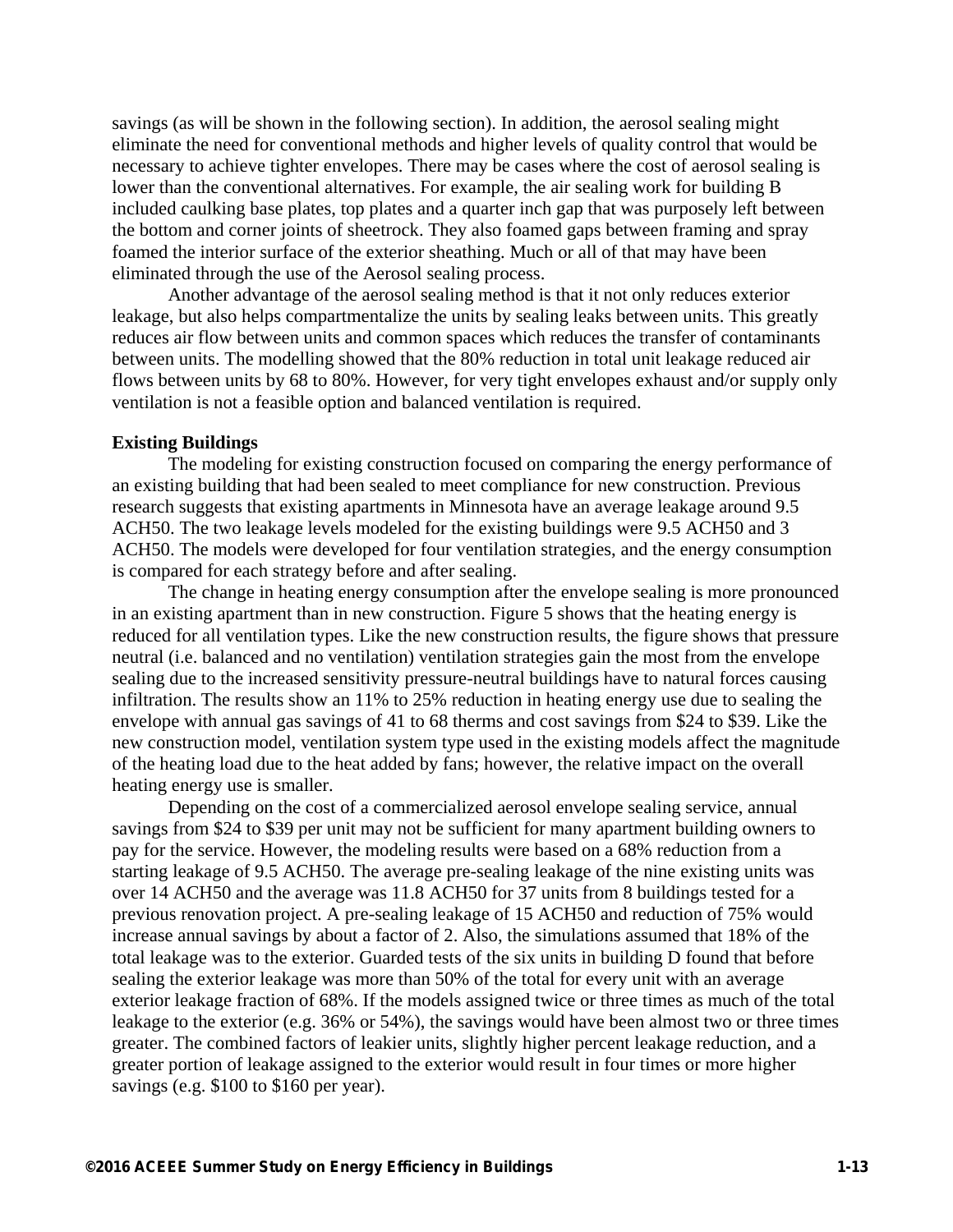

Figure 5: Modelled annual space heating energy use and savings for existing building units

In all cases, existing building energy use increases slightly after sealing the envelope due to reduced infiltration when it is cooler inside than it is outside. The impact was generally small with a 1% to 7% increase in cooling energy. It is expected that some occupants would open windows and reduce air conditioning use when conditions outside are cooler, but that was not modeled for this study.

# **Conclusions**

The aerosol envelope sealing of 18 new construction and nine existing building units successfully demonstrated high levels of air leakage reduction with no damage to the finished surfaces. For the new construction units the reduction varied from 67% to 94% with an average of 81%. The reduction was almost as great for relatively tight units as those that were somewhat leaky. All of the units were more than 50% tighter than the 3 ACH50 code requirement for lowrise residential buildings and half of the units met the Passive House tightness requirement of 0.6 ACH50. In addition, all of the units were at least 80% tighter than the EPA ENERGY STAR Multifamily High Rise requirement of  $0.3 \text{ CFM}$ 50/ft<sup>2</sup>. The aerosol sealing demonstrations on existing buildings were equally impressive sealing an average of 68% of the unit leakage. The ultimate apartment tightness achieved was less consistent with two of the tests sealing only 39% of the available leakage which in one case was due to large unforeseen leaks behind the kitchen cabinet. The pre-seal results show initial leakage levels of 12 ACH50 to 17 ACH50 and post-seal results from 1.4 ACH50 to 10.5 ACH50. This indicates that with manual pre-sealing of larger leaks, the aerosol sealing process can realistically reduce air leakage in existing apartments to meet or exceed the new construction low rise residential code requirement of 3 ACH50.

The total time per unit for the sealing process varied from about 14 person-hours for one of the new construction buildings to slightly over 22 person-hours for an existing building that was nearly finished and ready for occupancy. However, this was a research project with staff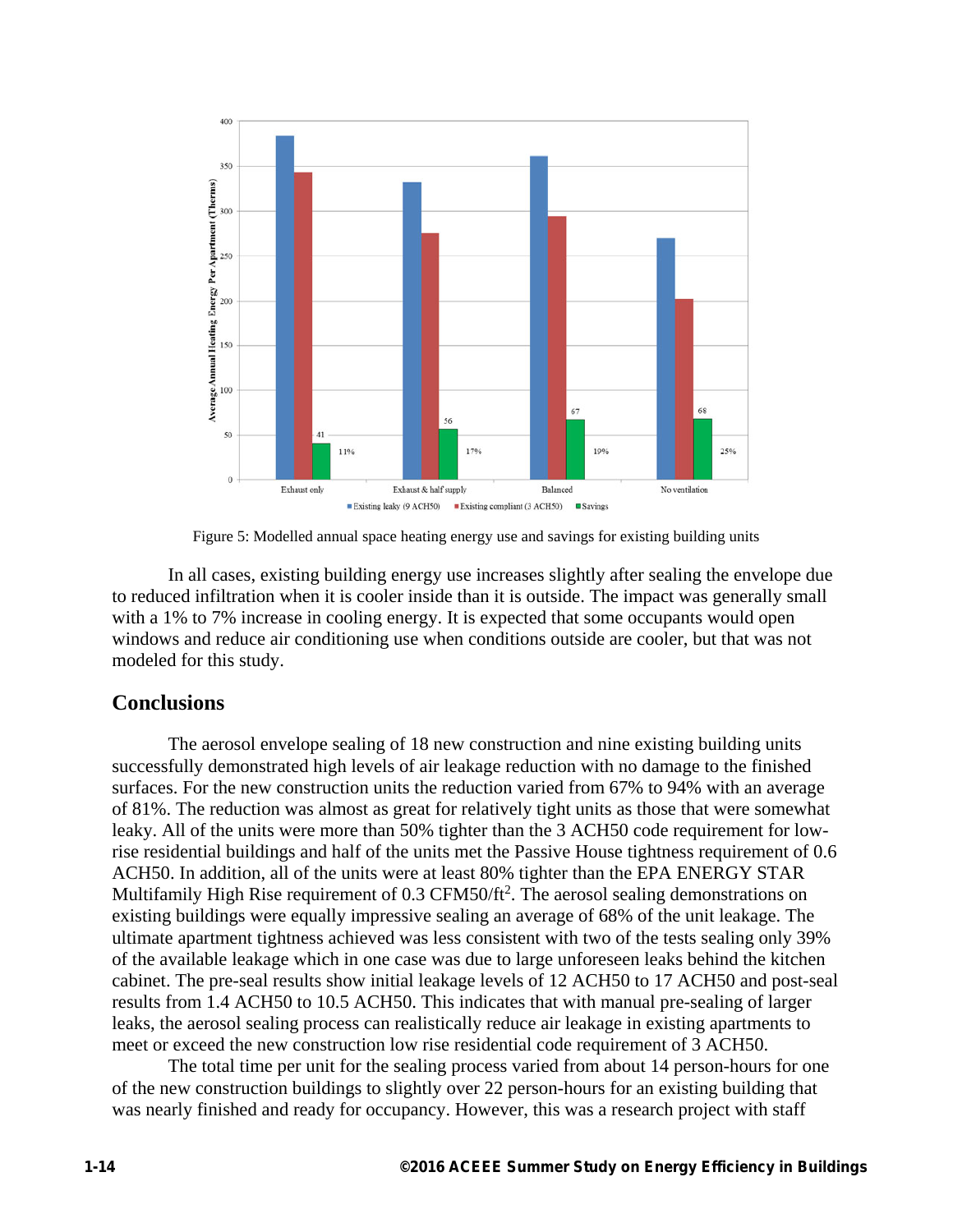who were being trained on the process. It is likely that trained personnel, with more portable and automated equipment, utilizing a process that is better integrated into the construction process will result in a factor of two or greater reduction in labor time.

The building air flow and energy simulations showed that an envelope air leakage reduction from 3 to 0.6 ACH50 would result in space heating savings 11% or \$15 per year for a unit with balanced ventilation. It might be difficult to justify the cost of aerosol envelope sealing as an add-on service to reduce unit leakage from 3 ACH50. However, the savings would be about double for units with a pre-sealing leakage greater than 6 ACH50 and the final leakage would easily exceed the tightness criterion. In addition to energy savings, aerosol sealing also helps compartmentalize units which reduces contaminant transfer between units. The modelling showed that the 80% reduction in total unit leakage reduced air flows between units by 68 to 80%. Ultimately the most likely benefit of aerosol sealing for new construction units is the cost savings from eliminating conventional sealing measures that can be replaced by the aerosol sealing. Currently, achieving tighter envelopes requires manual caulking and foaming of gaps and joints that can be labor intensive and require more extensive quality control to assure it is completed properly. It is possible that eliminating that the cost savings from eliminating that work could offset a large fraction of the cost of a more reliable aerosol sealing method.

The simulations for existing buildings showed savings from 11% to 25% and annual gas savings from 41 to 68 therms (\$24 to \$39) for an air leakage reduction from 9.5 to 3.0 ACH50. The ventilation strategies that are pressure neutral (i.e. balanced and no ventilation) save the most from envelope sealing. Many factors could contribute to higher savings. Many older buildings have a leakage greater than 9.5 ACH50 and the median leakage reduction was greater than that assumed for the models. Most importantly, the simulations assumed that 18% of the total leakage was to the exterior while guarded tests of the units showed that over 50% of the leakage was to the exterior for building D. The combined factors of leakier units, slightly higher percent leakage reduction, and a greater portion of leakage assigned to the exterior would result in four times or more higher savings (e.g. \$100 to \$160 per year).

### **Acknowledgements**

This project was supported in part by a grant from the Minnesota Department of Commerce through the Conservation Applied Research and Development program.

The authors wish to thank the Energy Conservatory for their loan of equipment, development of specialized sealing equipment, and staff assistance. Many people worked long hours under adverse conditions to perform the work including Energy Conservatory staff Paul Morin, Gary Nelson, and Kris Koenig; Center for Energy and Environment staff Alex Haynor, Kirk Kolehma, Jenny Bohac, and Jim Fermoyle; and Aeroseal staff Neal Walsh, Vijay Kollepara, and Brian Farmer.

# **References**

Bohac, D., M. Hewett, J. Fitzgerald, and D. Grimsrud. 2008. *Measured Change in Multifamily Unit Air Leakage and Airflow Due to Air Sealing and Ventilation Treatments*. Proceedings of the Buildings X Thermal Performance Conference, Clearwater, Florida.